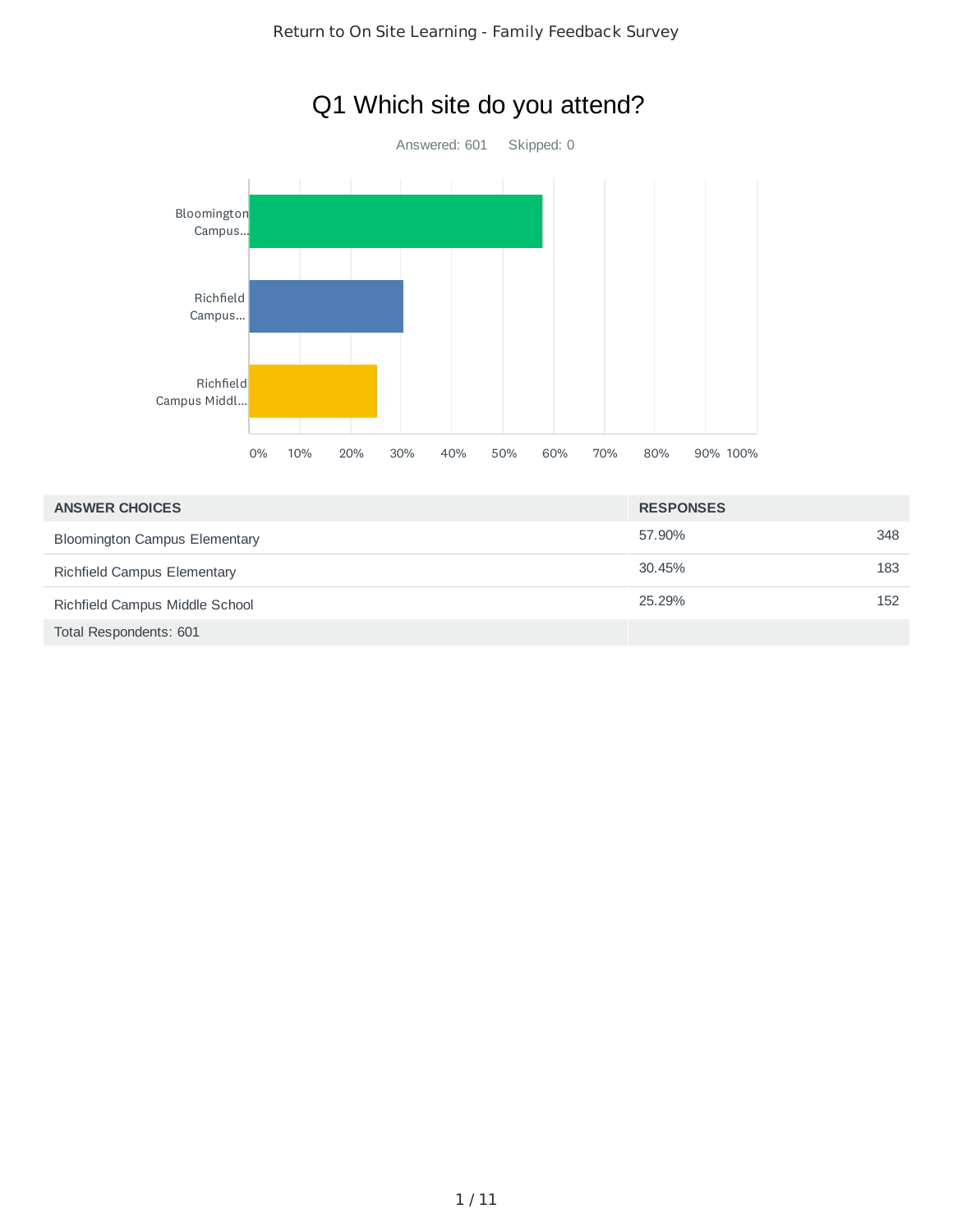## Q2 Have you chosen to be in the distance learning model offered at the start of the school year



| <b>ANSWER CHOICES</b> | <b>RESPONSES</b> |     |
|-----------------------|------------------|-----|
| Yes                   | 31.45%           | 189 |
| <b>No</b>             | 68.55%           | 412 |
| <b>TOTAL</b>          |                  | 601 |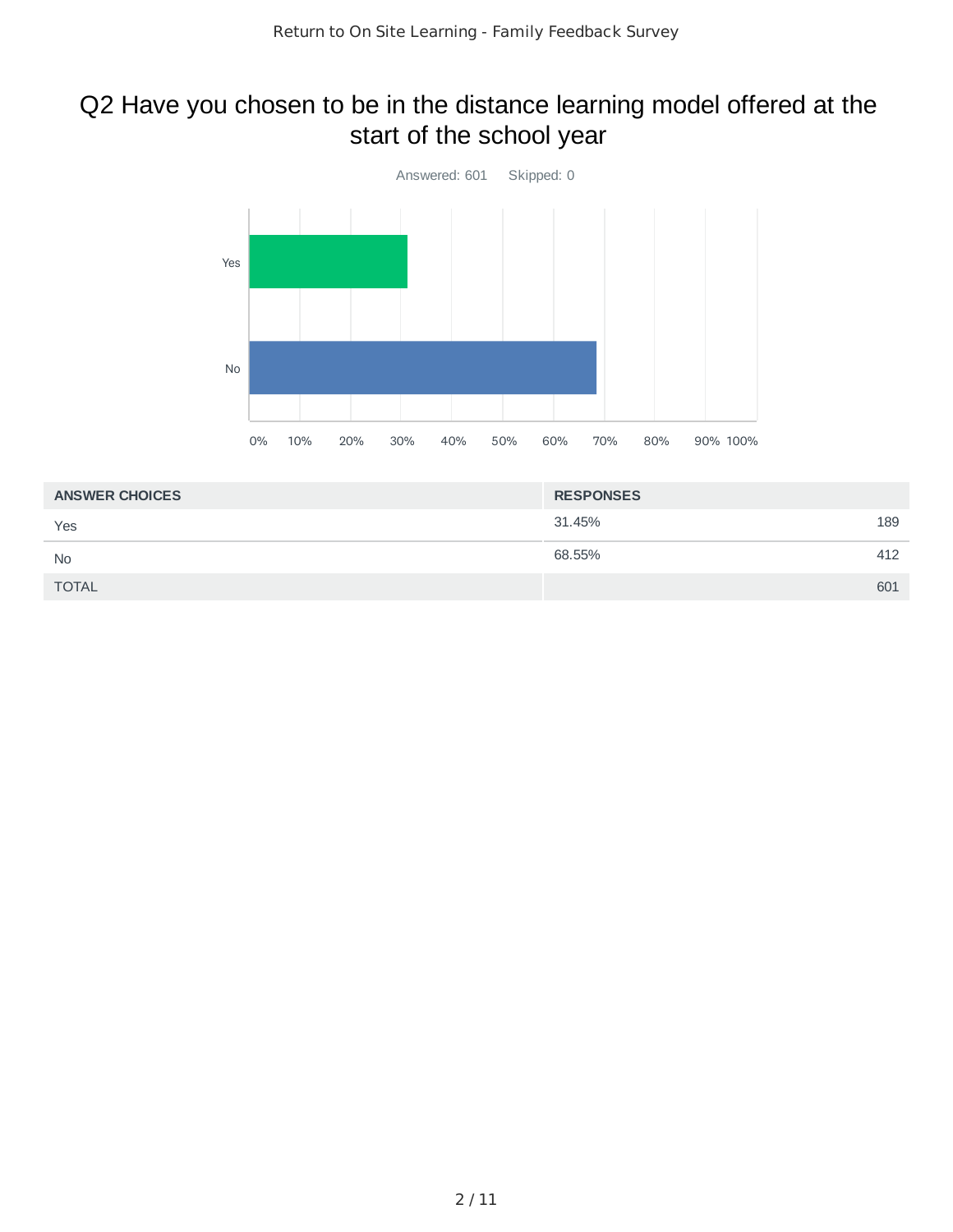### Q3 What learning model do you believe Grades K-5 should be in at this time?



| <b>ANSWER CHOICES</b>   | <b>RESPONSES</b> |     |
|-------------------------|------------------|-----|
| Distance Learning Model | 22.26%           | 132 |
| <b>Hybrid Model</b>     | 19.90%           | 118 |
| Full In-person Model    | 49.41%           | 293 |
| N/A                     | 8.43%            | 50  |
| <b>TOTAL</b>            |                  | 593 |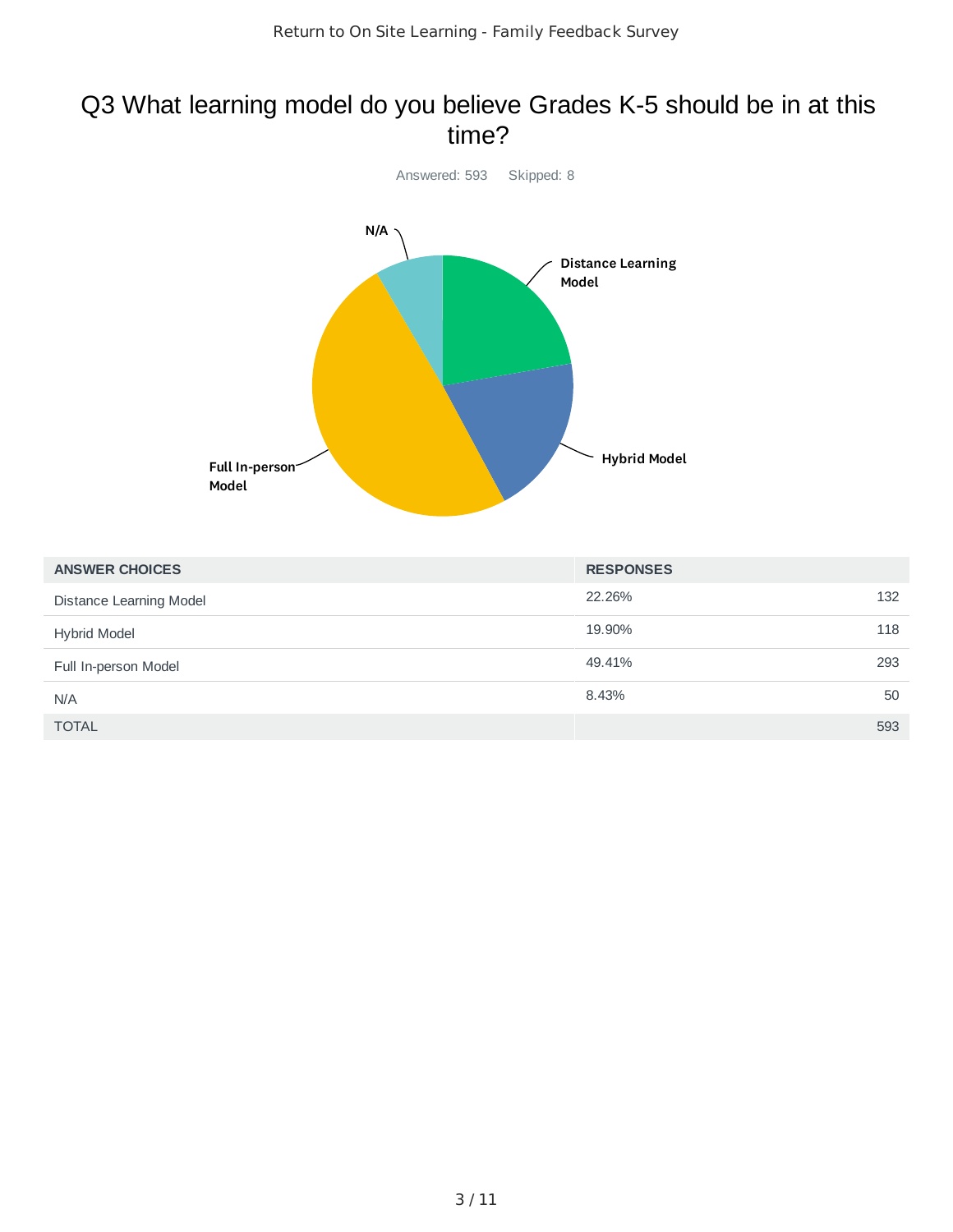### Q4 Would you send your Grade K-5 child(ren) to full in-person learning at this time?



| <b>ANSWER CHOICES</b> | <b>RESPONSES</b> |     |
|-----------------------|------------------|-----|
| Yes                   | 52.61%           | 312 |
| No                    | 25.63%           | 152 |
| It depends            | 13.66%           | 81  |
| N/A                   | 8.09%            | 48  |
| <b>TOTAL</b>          |                  | 593 |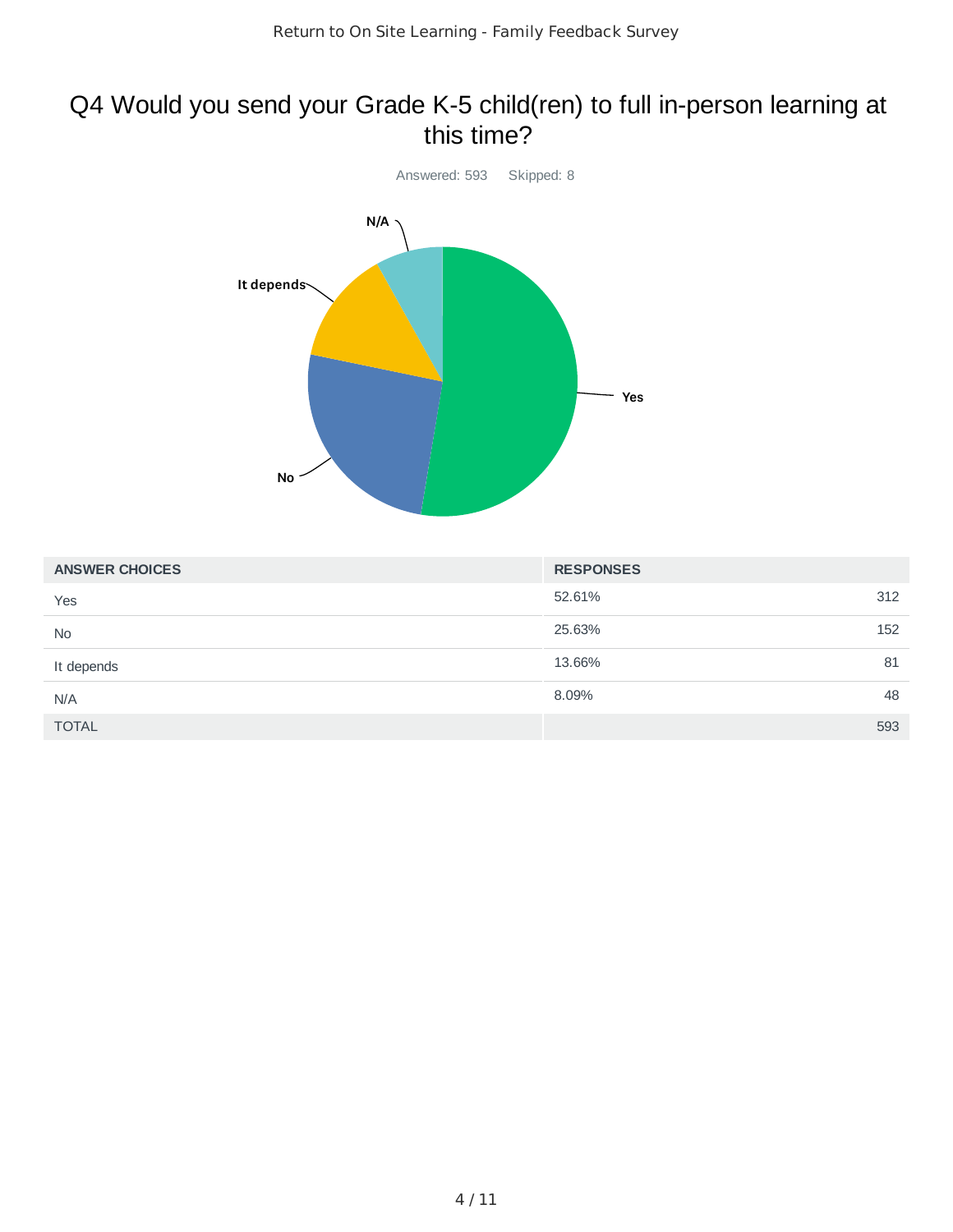# Q5 If you answered #4 with "It Depends", what does it depend upon?

Answered: 75 Skipped: 526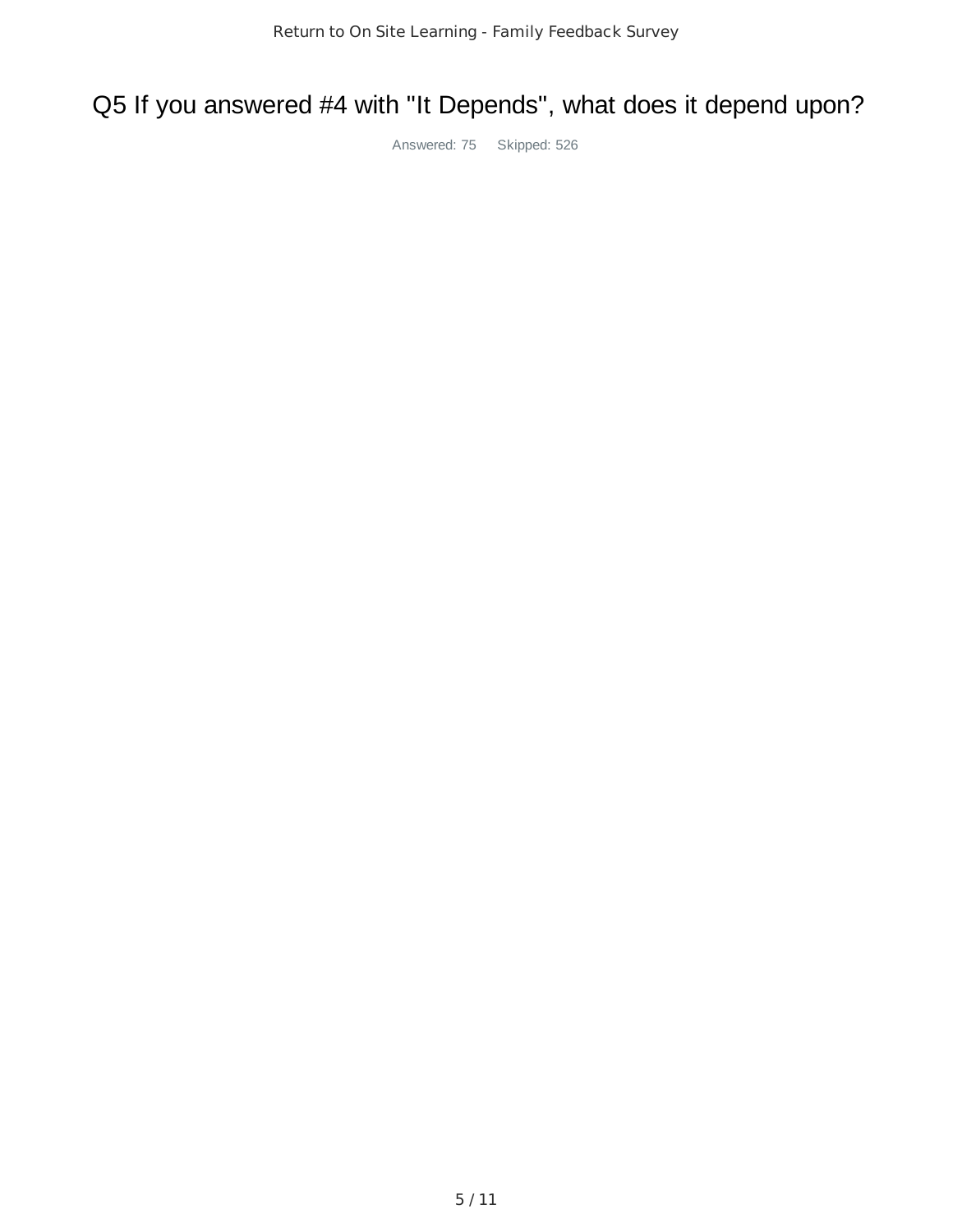### Q6 If you answered "Yes" to #4, would you still send your Grade K-5 child(ren) to in person learning if it meant a larger class size or a change in their teacher?



| <b>ANSWER CHOICES</b> | <b>RESPONSES</b> |     |
|-----------------------|------------------|-----|
| Yes                   | 58.04%           | 231 |
| No                    | 8.04%            | 32  |
| It depends            | 17.84%           | 71  |
| N/A                   | 16.08%           | 64  |
| <b>TOTAL</b>          |                  | 398 |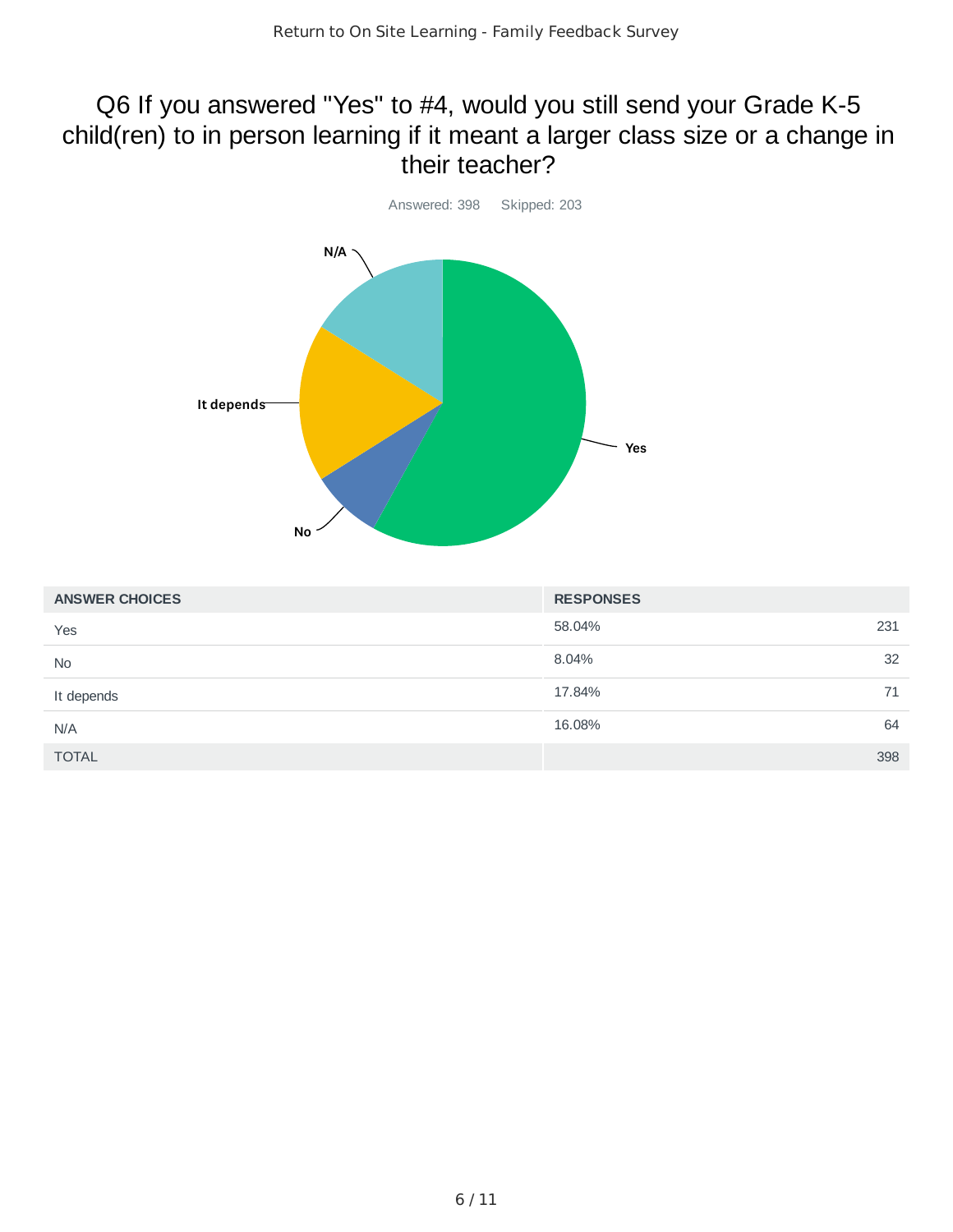## Q7 If you answered #6 with "It Depends" what does it depend upon?

Answered: 77 Skipped: 524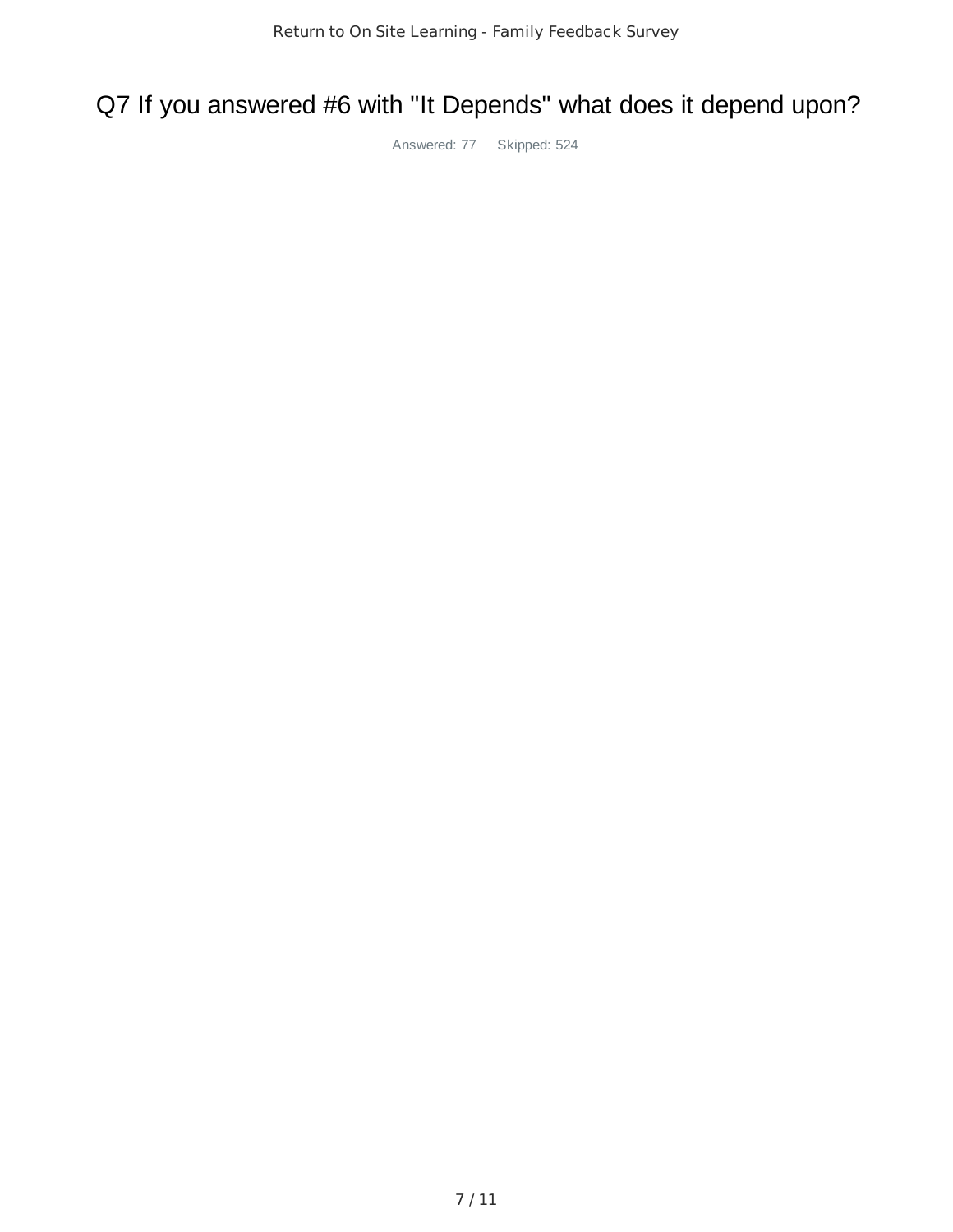### Q8 What learning model do you believe Grades 6-8 should be in at this time?



| <b>ANSWER CHOICES</b>   | <b>RESPONSES</b> |     |
|-------------------------|------------------|-----|
| Distance Learning Model | 8.29%            | 35  |
| <b>Hybrid Model</b>     | 18.25%           | 77  |
| Full In-person Model    | 24.41%           | 103 |
| N/A                     | 49.05%           | 207 |
| <b>TOTAL</b>            |                  | 422 |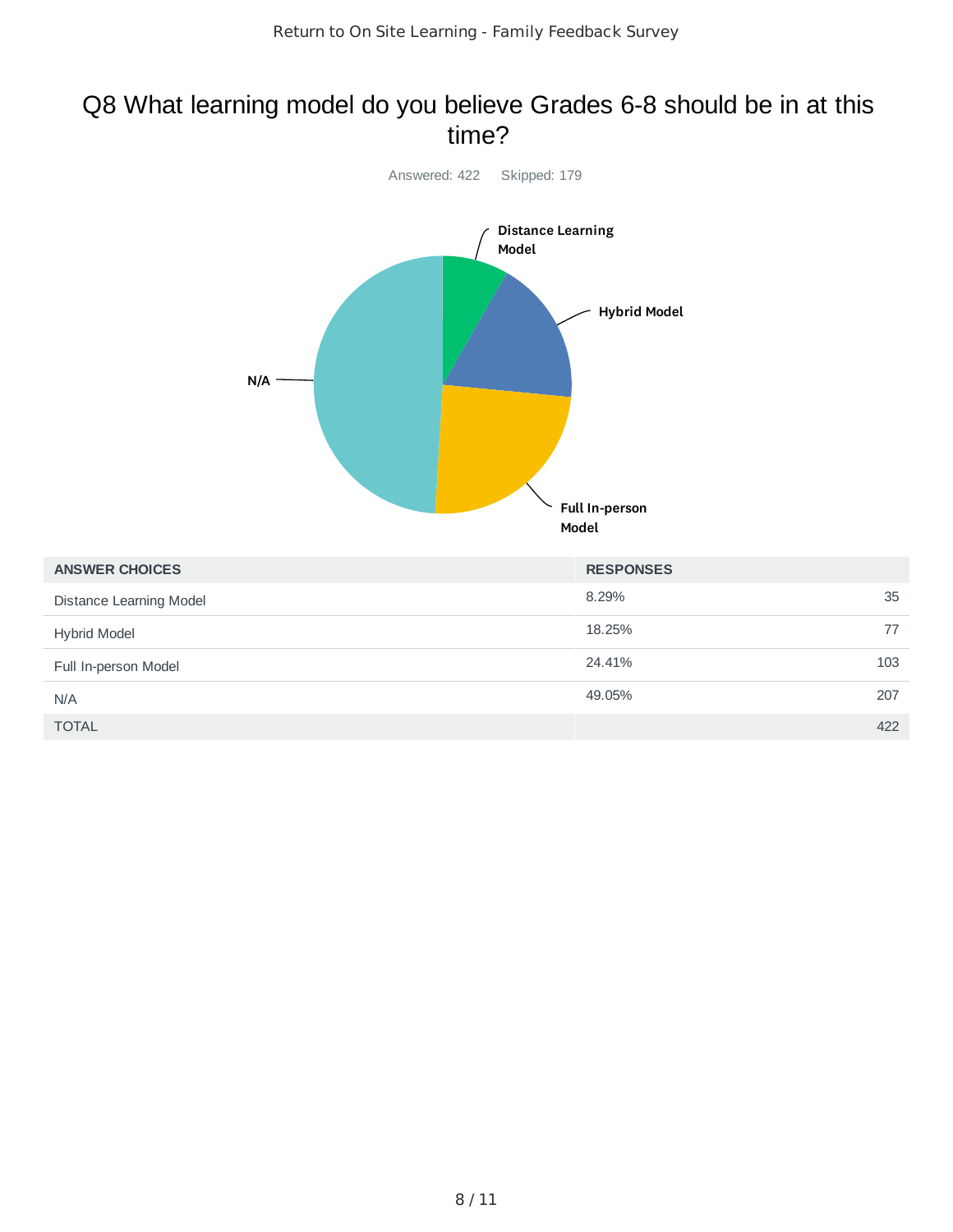# Q9 Would you return your Grade 6-8 child(ren) to hybrid learning?



| <b>ANSWER CHOICES</b> | <b>RESPONSES</b> |     |
|-----------------------|------------------|-----|
| Yes                   | 35.78%           | 151 |
| <b>No</b>             | 5.92%            | 25  |
| It depends            | 3.32%            | 14  |
| N/A                   | 54.98%           | 232 |
| <b>TOTAL</b>          |                  | 422 |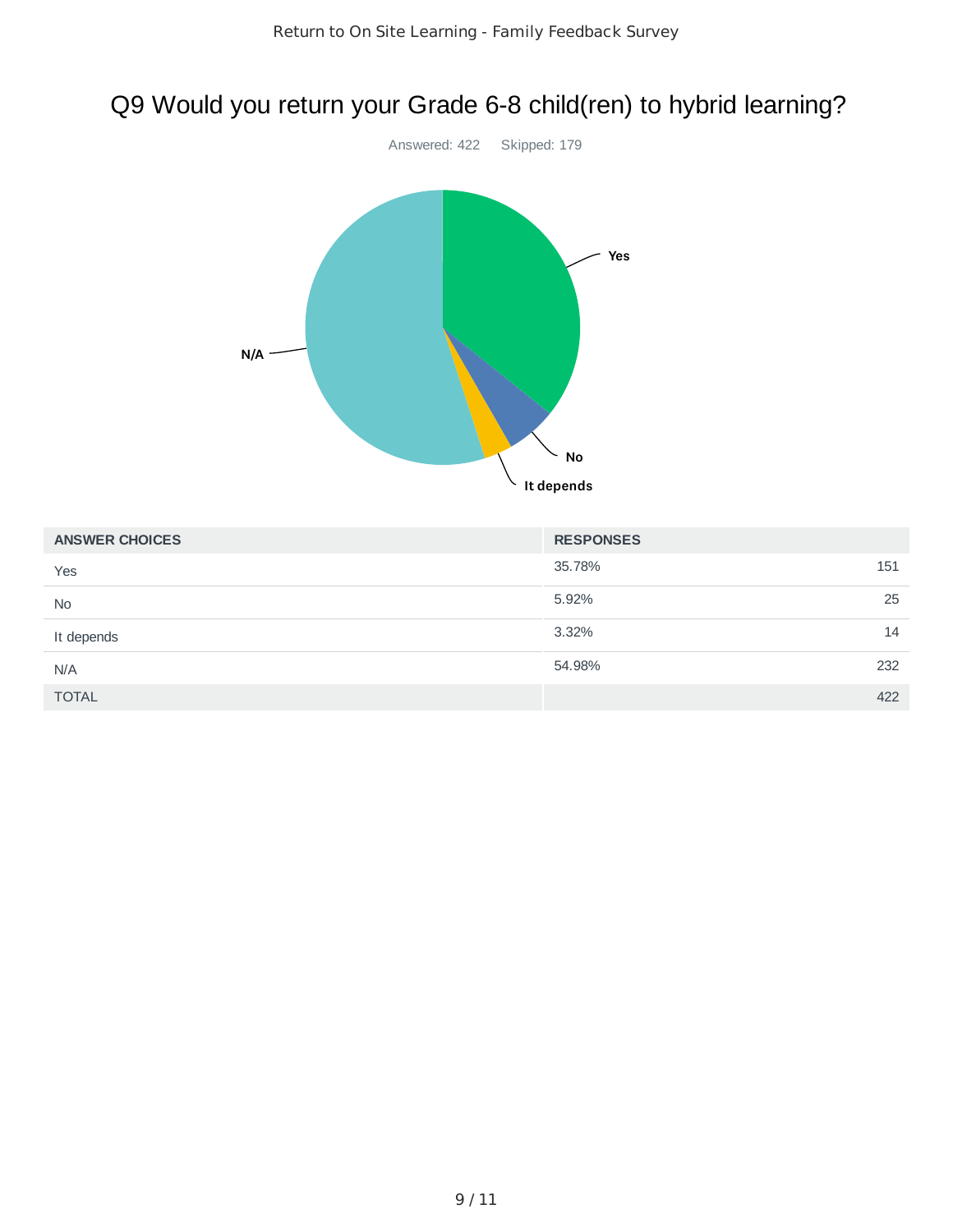# Q10 If you answered #9 with "It Depends", what does it depend upon?

Answered: 23 Skipped: 578